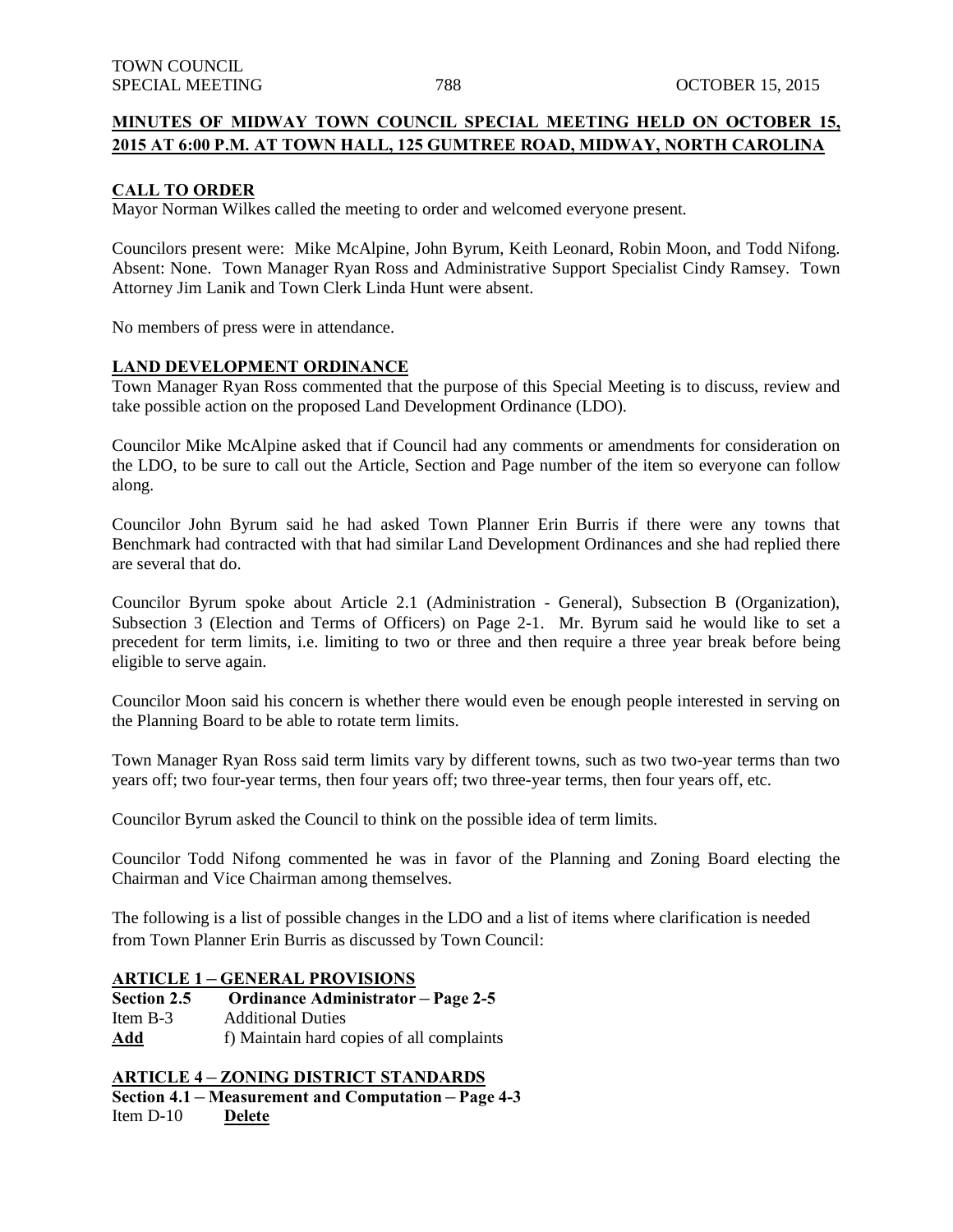#### **Section 4.2. Dimensional Standards**

Table 4-1 – Minimum Dimensions for Single0Family Residential Development – **Page 4-5 Change**

A. Minimum Lot Size (square feet) for  $RH<sup>1</sup>$  from 10,000 to  $15,000$ 

B. Minimum Lot Width (feet) from 125 to **100**

Table -2 – Minimum Dimensional Standarsd for Duplex Dwellings – **Page 4-6 Change** 

A. Minimum Lot Size (square feet)<sup>2</sup> from  $60,000$  to  $40,000$ 

B. Minimum Lot Width (feet) from 125 to **100**

#### **Section 4.3 – Cluster Development**

E. Permitted Density Table 4-5 Permitted Density in Cluster Developments – **Page 4-17 Change** Dwelling Units Per Acre – from 4 to **3**

**Section 4.4 Accessory Structure Regulations – Page 4-19\***

### **Questions**:

A. Size – Numbers 1 and 4

B. Location – Number 1

### **Section 4.5 Accessory Dwelling Unit Regulations – Page 4-20\* Questions:**

A. Size

B. Number

 $*$  Can the items on pages  $4 - 19$  and  $4 - 20$  be designated to apply only to RH? Need clarification from Town Planner

#### **Section 4.6 Planned Unit Development District Standards**

- J. Residential Design Standards **Page 4-24**
	- 2. Garages Need **clarification** on a) below:
		- a) *Garages may not extend toward the street past the front building wall with the longest plane on the ground floor. Porches shall not be considered the front building wall.*

#### **Section 4.7 Core Commercial Overlay District Standards**

F. Standards for Fences and Walls - **Page 4–36** 2. *Uncoated chain link fences are prohibited in any location visible from a public street.* **Delete**

# **ARTICLE 5 – USE REGULATIONS**

**Section 5.7 Accessory Use Regulations**

B. Home Occupations - **Pages 5–5 and 5–6 Delete numbers 2, 3, 5, and 9**

#### **Section 5-9 Manufactured Homes**

**I.** The electrical meters servicing the manufactured home is mounted (attached) directly to the manufactured home. **Need clarification. Does this apply for new trailer parks or existing trailers being replaced? Page 5-7**